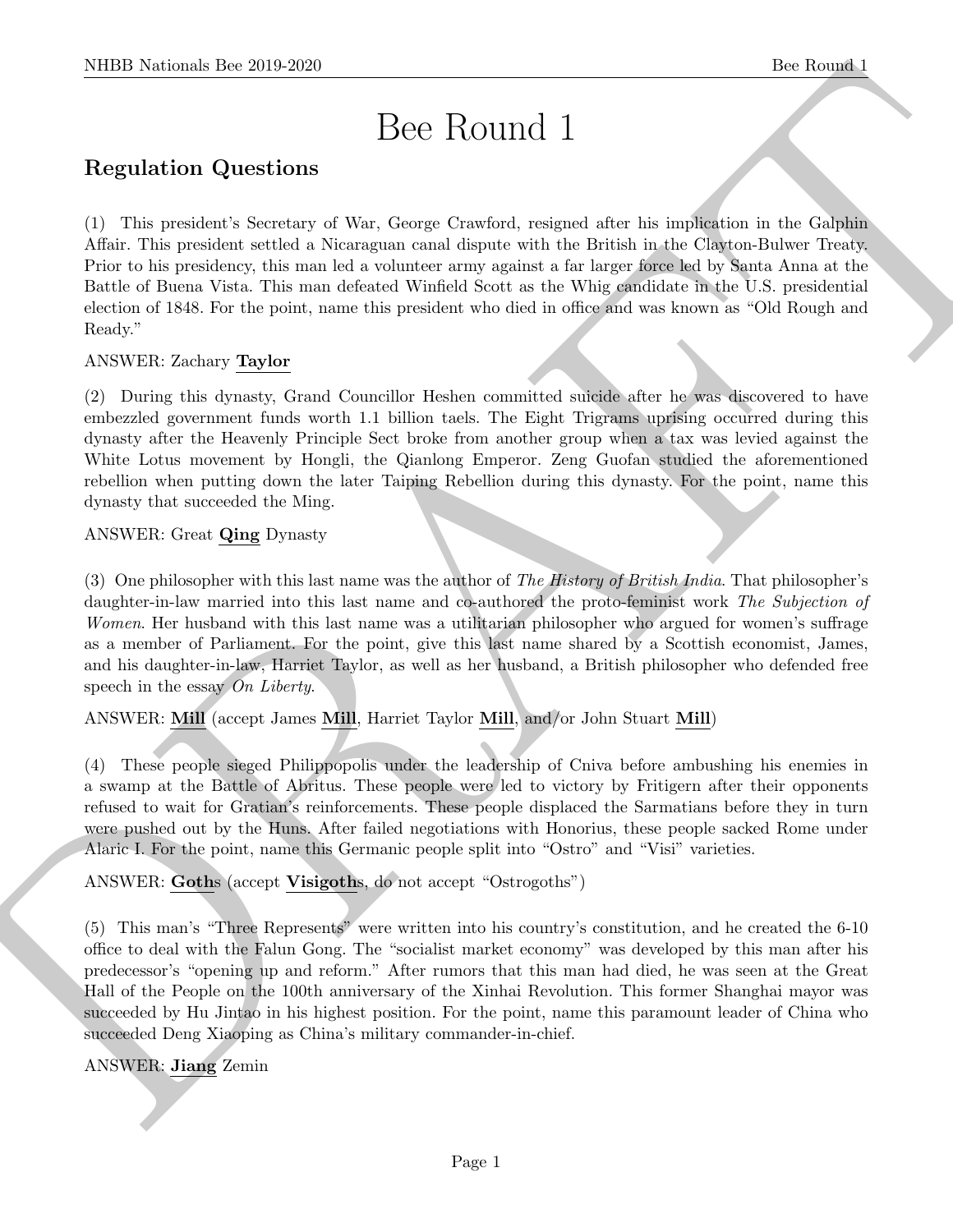(6) Eli Hart's store of flour was attacked in the aftermath of this event after a fiery meeting of the Locofocos. Devaluation of paper currency occurred in this event due to the issuance of a presidential executive order that was favored by Thomas Hart Benton and the advocates of gold and silver. New York banks refused to redeem paper money at full value after this event, which was largely the work of Andrew Jackson. For the point, name this economic recession that followed the Specie Circular during Martin van Buren's administration.

#### ANSWER: Panic of 1837

(7) Medieval religious texts from this region include the termas "A Cavern of Treasures" and "The Brilliance," which are used by this region's Bön religion which originated with the Zhang Zhung culture. The Samye and Jokhang Monasteries were built in this region by members of a religion formalized by Songtsen Gampo. A religious leader from this country formerly ruled from the Potala Palace but now lives in exile in India. For the point, name this autonomous region of southwest China formerly home to the Dalai Lama.

ANSWER: Tibet (accept descriptions such as "Tibetan Plateau," do not accept or prompt on China)

(8) In a scheme to surrender this city, Belgian consul Edouard André suggested that the signal "D.W.H.B." was to be used. Prior to that surrender, in a battle for this city's port, the message that "only 15 rounds per gun had been used" was mistaken as "only 15 rounds per gun remain," causing a break in the battle for breakfast. That battle for this city ended with Francis Randall's death by heart attack as the only American fatality. The USS *Olympia* was commanded by George Dewey in the bay of, for the point, what Philippine city?

#### ANSWER: Manila (accept Manila Bay)

(9) A victim of this ruler's military campaign buried the Fenwick treasure. A divining hare was released from the folds of the clothing of this ruler, who then laid siege to a temple for Claudius for two days, taking a bronze head of Nero as a trophy. This ruler's forces were later trapped by a ring of their own wagons. This ruler trounced the Ninth Legion but was defeated by Suetonius at the Battle of Watling Street. The towns of Verulamium, Camulodunum, and Londinium were sacked by, for the point, what Iceni [ai-SEE-nai] warrior queen who led a revolt against Rome in Britain?

ANSWER: Boudica (accept Boadicea, accept pronunciations with a hard or a soft "C")

NIBB Noticeals line 2019.269<br>(c) ERIS Statistics (for an associated in the aformation different words when the based of the form of the projection<br>of the form of the state of form of the state and the state of the state o (10) This body holds 150-day regular sessions, autumn extraordinary sessions, and special sessions which often involve choosing a prime minister-designate. For almost six decades, this body featured a House of Peers that was replaced after World War Two by a House of Councillors. After the 2019 elections, a strong majority in both houses of this body was retained by the LDP and Komeito. This body first convened in its "Imperial" form in 1890 under the Meiji Constitution. For the point, name this bicameral legislature of Japan.

ANSWER: National Diet of Japan (accept Kokkai)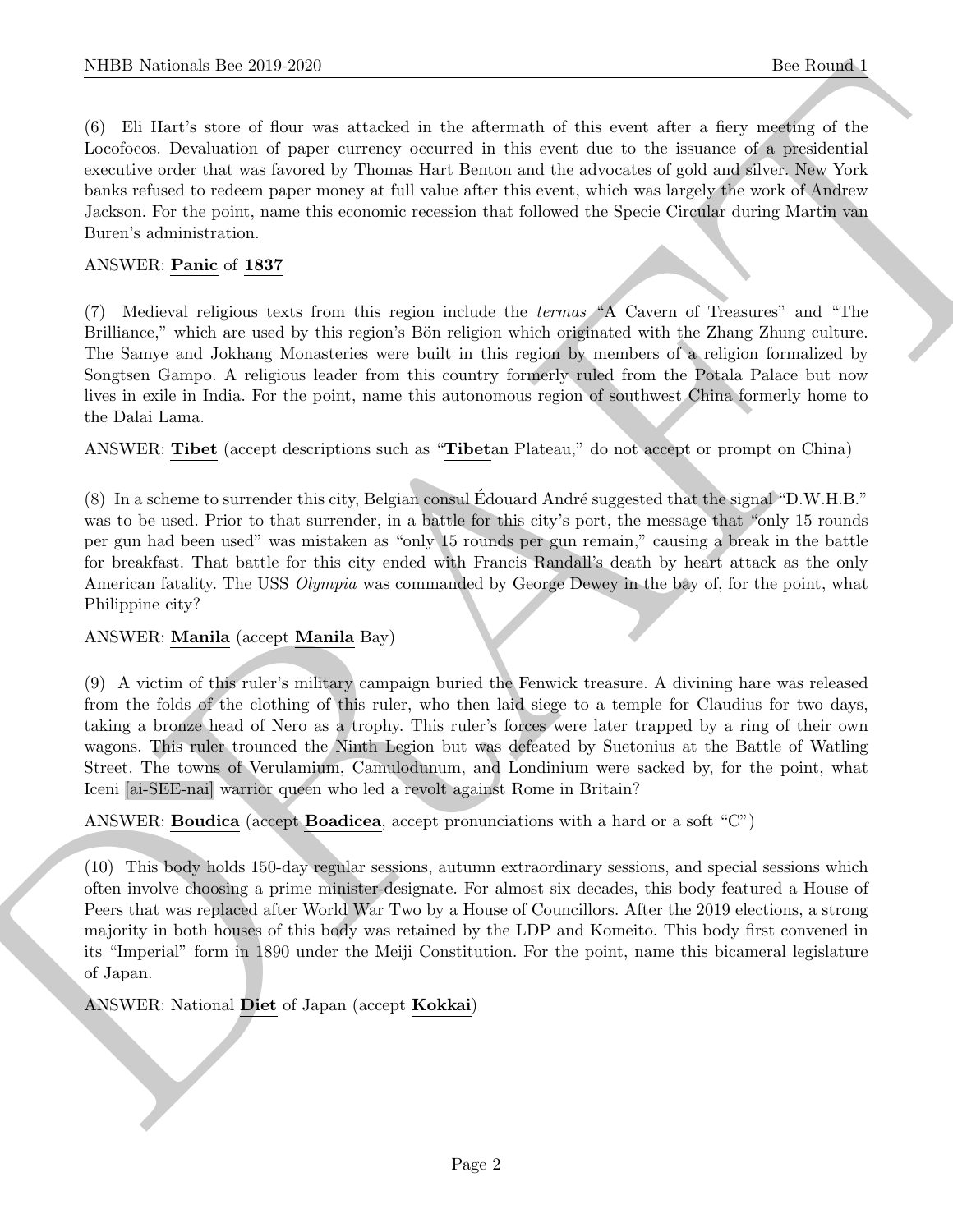(11) This figure wounded rival Matt Stewart in the shoulder during a shoot-out over control of advertising space. This figure's FBI file includes an invitation to J. Edgar Hoover to "show those young people what celebratin's about" at this figure's corporate-sponsored  $80^{th}$  birthday party in 1970. On the panel show What's My Line?, this businessman was told he was "too beautiful to work" in his white suit, which he began wearing along with a trademark goatee in the 1950s. For the point, name this American entrepreneur who founded Kentucky Fried Chicken.

ANSWER: Colonel Harland David Sanders (accept Colonel Harland F. Sanders, as he appears with that initial in FBI documents)

(12) This woman was reported to have recruited women to dress as Amazons. This woman's support for her uncle Raymond of Poitier's campaigns against the County of Edessa was a source of contention between this woman and her husband, Louis VII. Pope Eugene III annulled that marriage, after which this woman married the Plantagenet king, Henry II, the father of her sons, Richard the Lionhearted and John. For the point, name this woman, born a duchess from a region of southwestern France, who became queen of both France and England.

#### ANSWER: Eleanor of Aquitaine

(13) This party expanded women's rights after winning all but three seats in the Massachusetts legislature in 1854. Levi Boone was a mayor of Chicago from this party who sparked the Lager Beer Riot. During a namesake Baltimore riot that took place during the election of Thomas Swann, this party allied with gangs like the Plug Uglies. Millard Fillmore was reluctant to comment on the activities of this party, even though he was nominated by them in 1856. For the point, name this xenophobic U.S. political party.

#### ANSWER: Know Nothing(s) (accept Native American Party)

(14) This country's second prime minister established the Central Provident Fund program, popularly known as Medisave. This country's first president was Yusof Ishak, who founded this country's Utusan Melayu newspaper. In 1965, this country became the first to involuntarily become independent, following the recommendation of Tunku Abdul Rahman. This country's first prime minister was Lee Kuan Yew who led the People's Action Party. For the point, name this city-state located on an island at the tip of the Malay Peninsula.

#### ANSWER: Republic of Singapore

NIBB Noticeals line 2019.269<br>
(1) His then woundstrips of the bisolaristic distribution of the bisolary state of the control of the control of the state<br>
(ii) His then woundstrips about the state of the bisolary compared (15) In 1977, in this state's town of Alexander City, the Reverend Willie Maxwell was killed at the funeral for his stepdaughter, his fifth relative to have mysteriously died after Maxwell took out life insurance polices on them. Casey Cep's 2019 book Furious Hours details how that case nearly inspired the book The Reverend, which was never finished by an author from this state who worked as a research assistant on In Cold Blood. For the point, name this state where a rape near Monroeville inspired Harper Lee's To Kill a Mockingbird.

# ANSWER: Alabama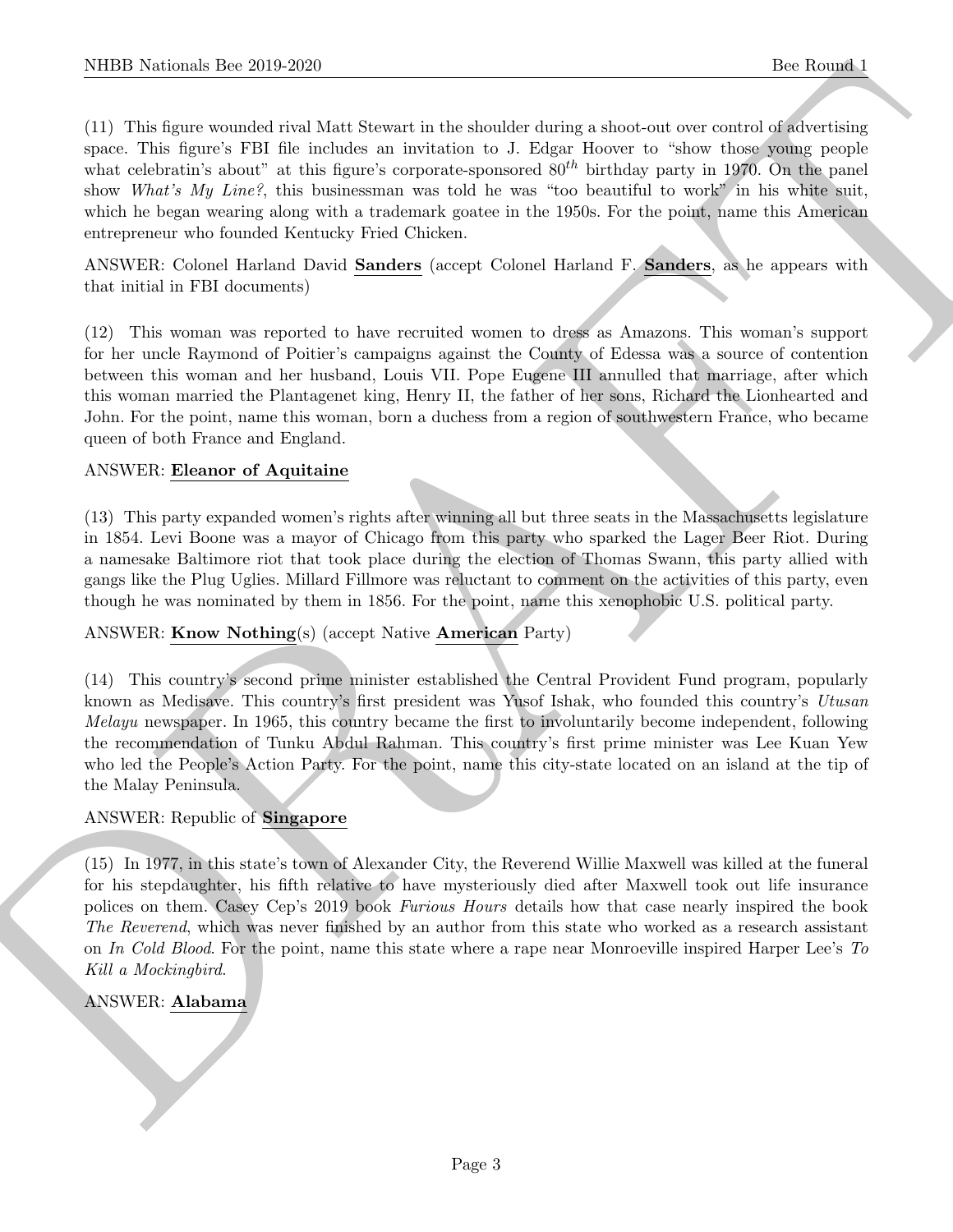(16) An effort to block this agreement included the Treaty of Chambord, in which France promised military aid to Maurice of Saxony in his attempts to stop an "Interim" period enacted to negotiate this treaty. The Edict of Restitution attempted to circumvent this treaty, which integrated Calvinism after the later Peace of Westphalia was signed. Charles V brokered this treaty with the Schmalkaldic League, establishing the principle of "cuius regio, eius religio." For the point, name this 1555 treaty that allowed German states to choose between Lutheranism or Catholicism.

#### ANSWER: Peace of Augsburg (accept Augsburg Settlement)

(17) This leader was the only person in the 19th century to die as a member of the House of Representatives and then lie in state in the U.S. Capitol building. This leader went beyond the Ironclad Oath by proposing total disenfranchisement for five years. This leader claimed that certain territories were "conquered provinces," and thus legal protections did not apply to them. Along with John Bingham, this leader introduced articles of impeachment against Andrew Johnson. For the point, name this leader of the Radical Republicans during Reconstruction.

#### ANSWER: Thaddeus Stevens

(18) This country was the site of an inland customs line that utilized the "Great Hedge" to collect taxes, stretching to the state of Orissa in the southeast of this country. The Rowlatt Act granted authorities in this country emergency powers which were invoked when Colonel Reginald Dyer's troops fired on nonviolent protesters at the Golden Temple in Amritsar. One leader of this country led a march to Dandi to protest the British Raj's tax on salt. For the point, name this country whose independence movement was led by Mohandas Gandhi.

#### ANSWER: India

(19) In this city in 1805, Napoleon, who was about to be crowned king, ordered the facade finished on a cathedral, and one of the spires was topped with a statue of him. A pair of Italo Calvino-inspired towers containing the Bosco Verticale, were completed in 2014 in this city's Porta Nuova district. This city's Porta Ticinese is home to the Roman ruins of the Colonne di San Lorenzo. Santa Maria delle Grazie, which houses Leonardo's Last Supper, is in, for the point, what city in Lombardy, the location of the La Scala opera house?

#### ANSWER: Milano

NIBB Noticeals line 200 200<br>
The Rounds line is a<br>summan included the lines of Clearatest in which the control of the Secondary in the<br>distribution of the Secondary of the Secondary intervention of the season of<br>the secon (20) The German engineer Philip Deidesheimer worked at this location that provided a fortune to the Flood and O'Brien brokerage's "Bonanza Kings." The economy of this location was dominated by William Ralston's "Bank Crowd" who unsuccessfully opposed the construction of the Sutro Tunnel. Workers at this location invented square set timbering and developed the Washoe process of pan amalgamation for extracting silver from its ore. For the point, name this location of the first major discovery of silver ore in the United States, found in 1859 in Nevada.

#### ANSWER: Comstock Lode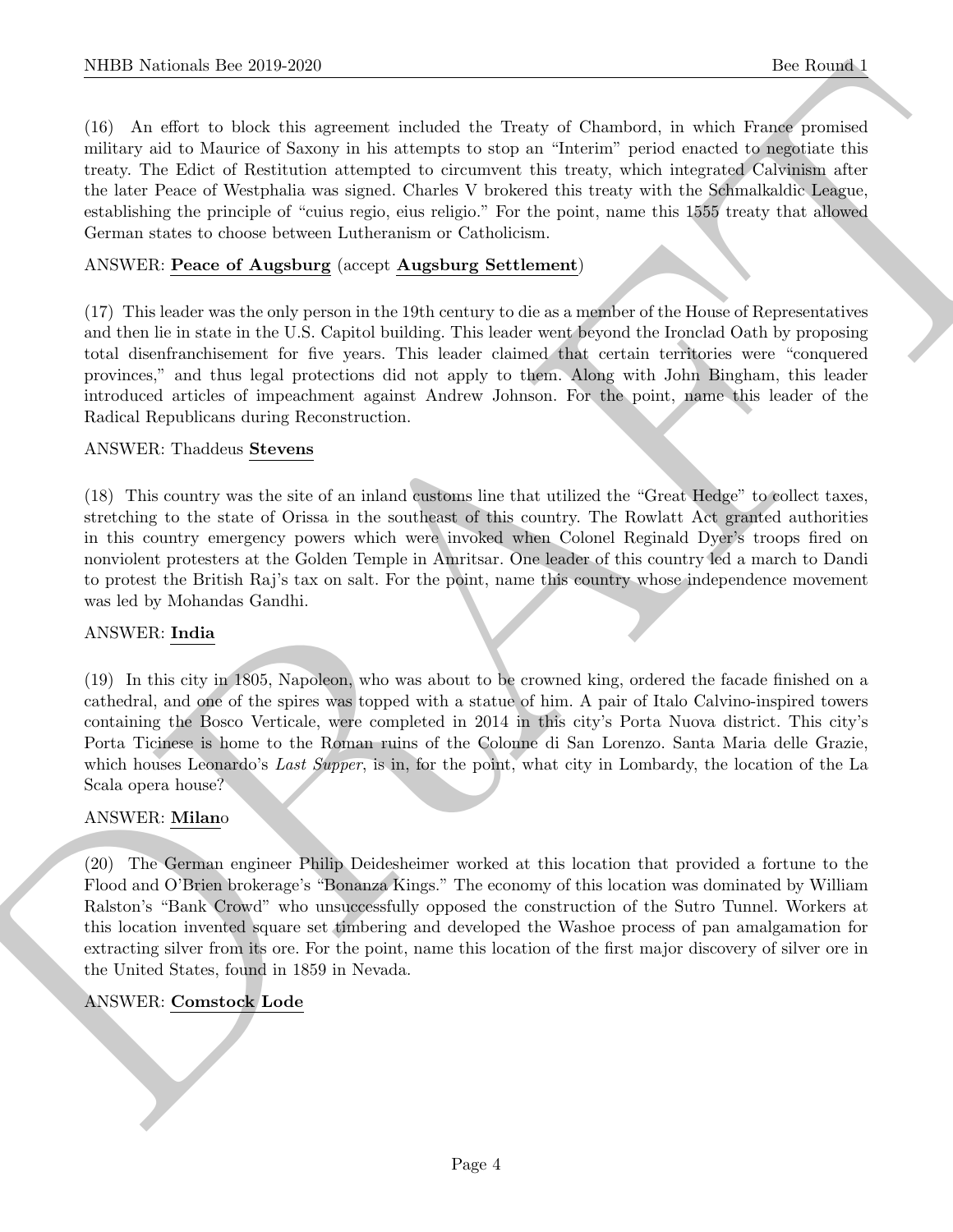(21) This leader jumped into the arms of Chuck Connors, the star of his favorite TV show, The Rifleman, one of the few American programs aired in this man's country. This leader consolidated power after the failure of the Kosygin reforms. A doctrine named for this man was used to justify ousting the leader of the KSC and assassinating the leader of the PDPA. This leader signed both SALT treaties, but that did not stop him from authorizing an invasion of Afghanistan. For the point, name this Soviet leader who succeeded Nikita Khrushchev.

#### ANSWER: Leonid Brezhnev

(22) In 1961, the U.K.'s Operation Vantage was carried out in defense of this country. In 2006, Saad Al-Sabah briefly took control of this country before being deposed due to health concerns. Troops leaving this country were attacked along Highway 80, also known as the Highway of Death. General Norman Schwarzkopf led coalition forces in repelling an invasion of this country. This country's oil wells were set on fire by divisions named for Medina and Hammurabi. For the point, name this small Middle Eastern country invaded by Iraq under Saddam Hussein.

#### ANSWER: State of Kuwait

(23) According to legend, Wilhelm Furtwängler's recording of this work inspired the standard storage capacity of the compact disc. At this work's premiere, Caroline Unger turned the director around to see the audience's applause after he continued conducting past the conclusion. One section of this work is the official anthem of the European Union. Leonard Bernstein conducted this symphony to mark the fall of the Berlin Wall, replacing one word with the word "freedom." For the point, name this symphony that includes the "Ode to Joy," the last composed by Ludwig van Beethoven.

ANSWER: Beethoven's Symphony Number 9 in D Minor, Opus 125 (accept 9(th) alone after "Beethoven" is read)

(24) In one of these structures, the central object was surrounded by 20,000 marine-shell disc beads in the shape of a falcon. The Ho-Chunk people are the primary visitors to the "effigy" types of these structures, which are built in the shape of stylized animals. Henry Brackenridge named the largest "platform" type of these structures called "Monks" in Collinsville, Illinois. "Builders" of these structures constructed over 100 at Cahokia and a "Great Serpent" one in Ohio. For the point, name these piles of earth often used by Native Americans for burial purposes.

ANSWER: Burial mounds (accept Cahokia Mounds before "Ho-Chunk")

NIBB Noticeals line 200 200<br>
(2) This best interesting to the contract the statistical factors of the force<br>
(2) The lower interesting interesting interesting into the statistical factors of the force<br>
control of the stat (25) This man denounced fascism as a form of "pagan Caesarianism" and employed the slogan "God, Fatherland, and Family." This man erected a "Camp of the Slow Death" in Tarrafal which was located in the islands of Cape Verde. Pope Leo XIII influenced the tenets of a regime led by this former professor of economic policy. The successor of this man faced a liberal rebellion in 1974 known as  $Revolu\tilde{a}\tilde{o}$  dos Cravos. The non-Brazilian Estado Novo was run by, for the point, what dictator of Portugal for thirty-six years?

ANSWER: António de Oliveira Salazar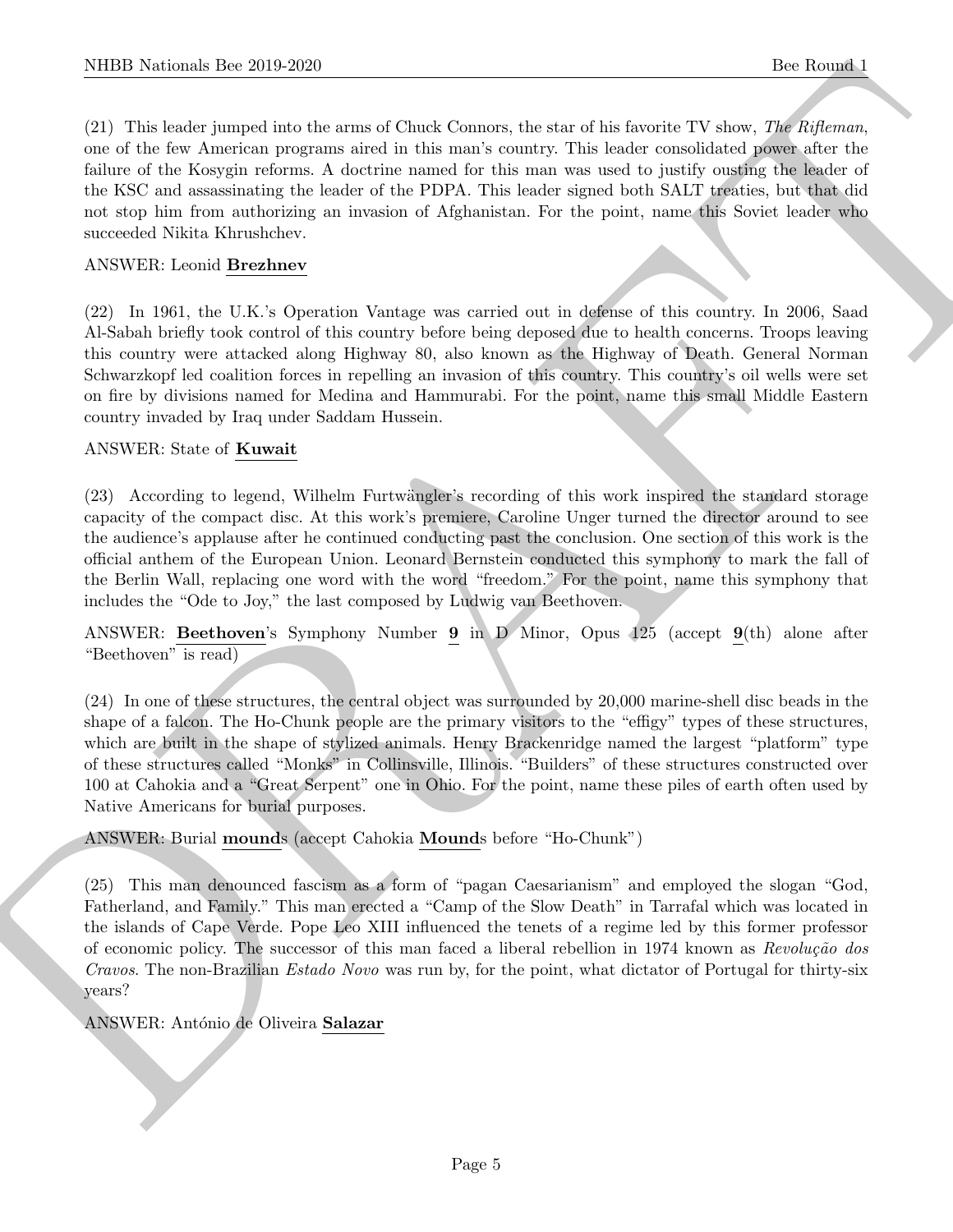(26) An event that began in this city was inspired by James Fowler's fatal shooting of Jimmie Lee Jackson in Marion. James Bevel organized that event in this city, in which Amelia Boynton was beaten during "Bloody Sunday." The Dallas County Voters League organized in this city, where protesters were attacked on the Edmund Pettus Bridge. The Voting Rights Act of 1965 was partly passed in response to a march that began in, for the point, what Alabama city, the starting location of Martin Luther King's march to Montgomery?

#### ANSWER: Selma, Alabama

(27) As an apprentice, this man sailed with John Lok, an ancestor of philosopher John Locke, to West Africa. Sailing with the Gabriel and the Michael for Queen Elizabeth I, this explorer sailed to what he believed was Labrador. While on a search for the Northwest Passage, this man thought he discovered gold, but the 1350 tons of rock he brought home turned out to be hornblende. A US Air Force base in Nunavut bore this man's name. For the point, name this English explorer who names a bay on the southeast corner of Baffin Island.

#### ANSWER: Martin Frobisher

(28) Stephen Puter hired saloon patrons in this state to help fraudulently claim land, which led to the indictments of this state's congressmen, John H. Mitchell and John Williamson. The only active senator to die in battle was this state's Edward Dickinson Baker at Ball's Bluff. Alaska's Ernst Gruening and a senator from this state, Wayne Morse, opposed the Gulf of Tonkin Resolution. Jeff Merkley and Ron Wyden are senators from, for the point, what Pacific Northwest state that, in 2016, became the first to elect an openly LGBT governor, Kate Brown?

#### ANSWER: Oregon

(29) This country denied entry to refugees on the Komagata Maru, resulting in a riot when the ship returned to Calcutta. German spies attempted to destroy the Vanceboro Bridge on this country's southern border. The death of Alexis Helmer inspired John McCrae, a soldier from this country, to write the poem "In Flanders Fields." Four divisions of this country's Expeditionary Force under Julian Byng defeated the German 6th Army in World War One's Battle of Vimy Ridge during this nation's "Hundred Days." For the point, name this country led by Robert Borden in World War One.

#### ANSWER: Canada

NIBB Noticeals line 200 200<br>
200 African distribution of the state of passes line in the South distribution of the Books of African distribution<br>
201 African state is the state of the state of the state is a state of the (30) This group's commander declared that they would "rebuild an anti-Germany front," and they won the Battle of Bakhmach. Maurice Janin, a leader of this group, sold out ally Aleksandr Kolchak for safe passage while also taking control of a train filled with Imperial Gold reserves. This group overran Austrian trenches at the Battle of Zborov in the Kerensky Offensive and were supported by Tomás Masaryk. For the point, name this unit that sought Allied support in their battle for independence from Austria-Hungary by fighting Bolsheviks along the Trans-Siberian Railway.

#### ANSWER: Czechoslovak Legion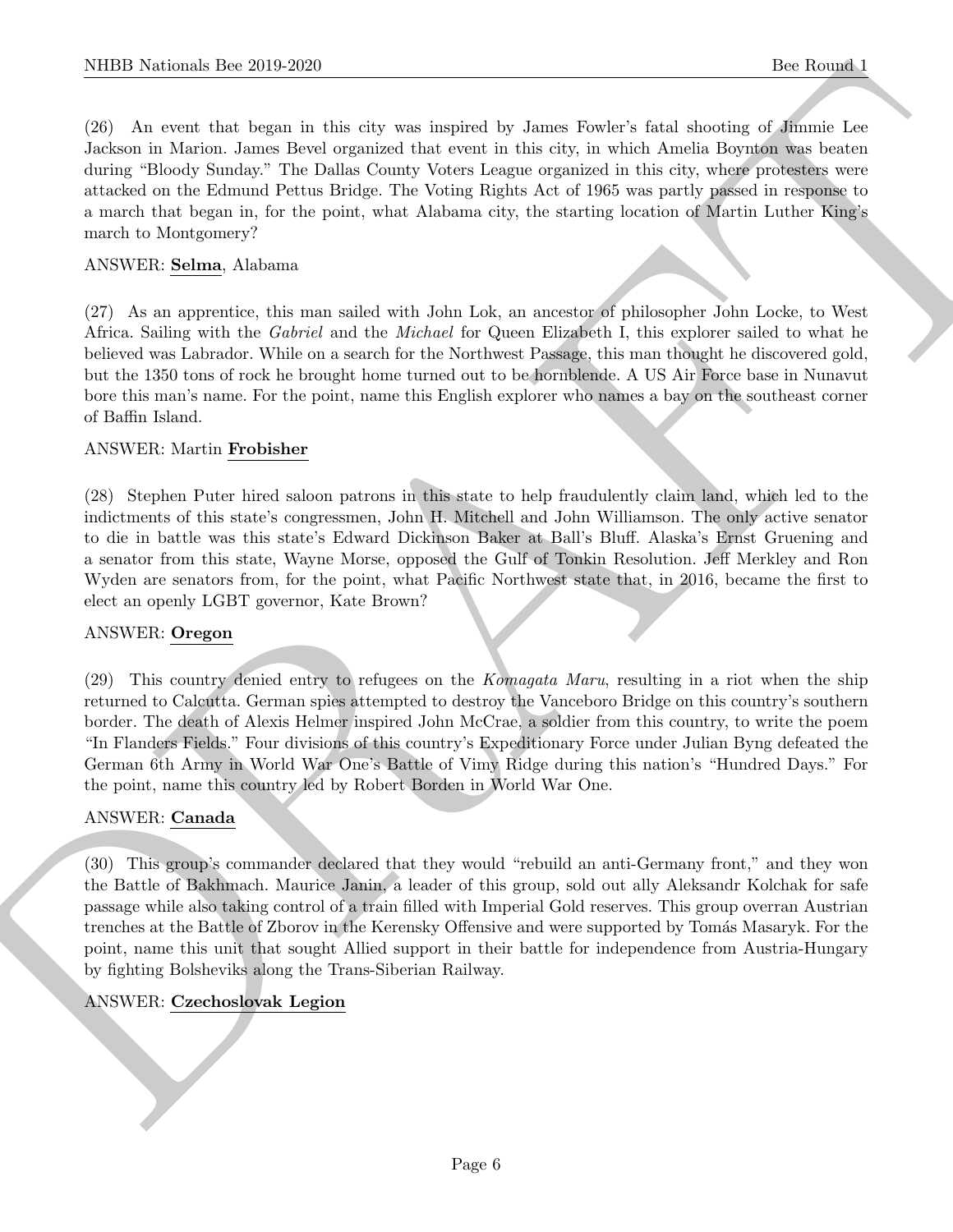NIBB Notionals line 2019.269<br>
(b) Line means by phases burshinks in the Holl Colline Allie. This permutation (For Round)<br>
(c) Line means we can be phased burshinks in the Holl Colline Allie. This means the colline of Noti (31) This person was the primary beneficiary in the Hall Carbine Affair. This person formed the Northern Securities Company after allying with James J. Hill to shut out E.H. Harriman from the Chicago, Burlington, and Quincy Railroad. This person was the junior partner of Anthony Drexel in the formation of a company that ended up financing U.S. Steel. This leader pledged much of his fortune to save U.S. credit during the Panic of 1907. For the point, name this Gilded Age financier whose namesake bank merged with Chase.

#### ANSWER: J(ohn) P(ierpont) Morgan

(32) Emmanuel, comte de Las Cases, wrote a "memorial" named for this location. Lord Bathurst was convinced by the testimony of Gaspard Gourgard not to utilize this site's Rosemary Hall. The Times published several articles suggesting that the government was deliberately leaving this location's Longwood House in a state of disrepair. The British established a garrison on Ascension Island in preparation for moving a former general to this island in 1815. For the point, name this British island in the South Atlantic, the site of Napoleon's final exile.

#### ANSWER: Saint Helena

(33) While taking over this entity in 1964, John Okello massacred thousands of Shirazis. Tippu Tib established clove plantations on this entity while working for its leaders as a slave trader. In 1837, Said bin Sultan, the last ruler of a united Omani Empire, moved his capital to this island. The succession of Sultan Khalid bin Barghash on this island led to it being shelled by the British for thirty-eight minutes in the shortest war in history. The "House of Wonders" was located on this island which, for the point, Julius Nyerere merged with Tanganyika to create the country of Tanzania.

#### ANSWER: Zanzibar

(34) One speech by this man provoked satire and reference to "blight"-ed communities. Peggy Noonan and Craig Smith wrote a speech for this man that compared volunteering organizations to "a brilliant diversity spread like stars." Lee Atwater aided this man in attacking an opponent with the "Revolving Door" ad during the 1988 Presidential Election, in which this man read the "Thousand Points of Light" speech. For the point, name this 41st U.S. president who said, "Read my lips: No new taxes."

#### ANSWER: George Herbert Walker Bush (accept Bush 41)

(35) After this king's troops lost at the siege of Amiens, he signed the Treaty of Vervins [vair-VAH] with Henry IV. Though this man's forces lost at Djerba, his brother beat Uluj Ali with the support of the Holy League of 1571. During this man's reign, the Duke of Alba held the Council of Blood, and the Seventeen Provinces revolted against him in the Eighty Years' War. This man ordered the Duke of Medina Sidonia to lead an invasion that lost at Gravelines [grav-LEEN]. For the point, name this son of Charles V who ordered the failed Spanish Armada.

# ANSWER: Philip II of Spain